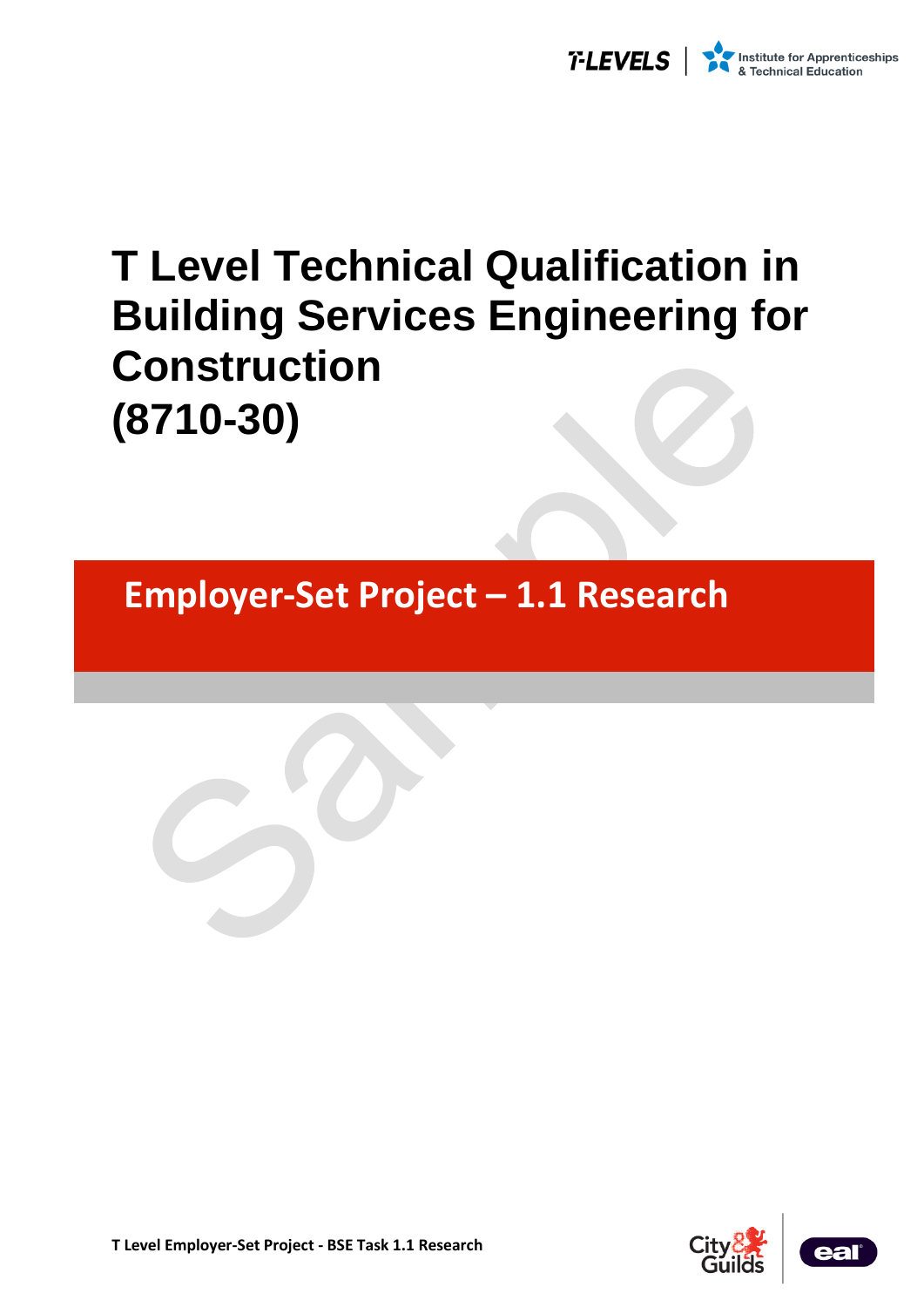## **Task 1.1 – Research**

In preparation to respond to the tender, you need to research potential opportunities for inclusion of technologies.

Review the project brief and tender specification carefully before you start any research.

Choose **one type** of technology or renewable technology from the tender specification and research its suitability for the library development. Areas to consider as part of your research include:

- Rough costs of different systems/components and technologies and how they impact building performance
- Potential environmental and financial benefits
- Laws or regulations associated with the installation and maintenance.

Remember to keep a record of the different sources you have used.

You should collate your research notes and findings together so you can reference them as part of the next stages in this project. It is likely your research findings will be a minimum three sides of A4.

### **Timing of assessment**

• You will have **three hours** to conduct your research.

### **Conditions of assessment**

• Your research should be completed independently and working alone under supervised conditions. You will have access to the Internet to conduct your research.

### **What you must submit on completion of this research task**

• Research notes, (approximately 3 sides of A4) and record of sources – hard copy or file saved securely (e.g. on memory stick to be handed in).

### **Additional evidence of your performance that will be captured for marking**

• N/A

#### **Maths, English and digital skills**

• Through completion of this task, you will have the opportunity to generate evidence of your digital skills.